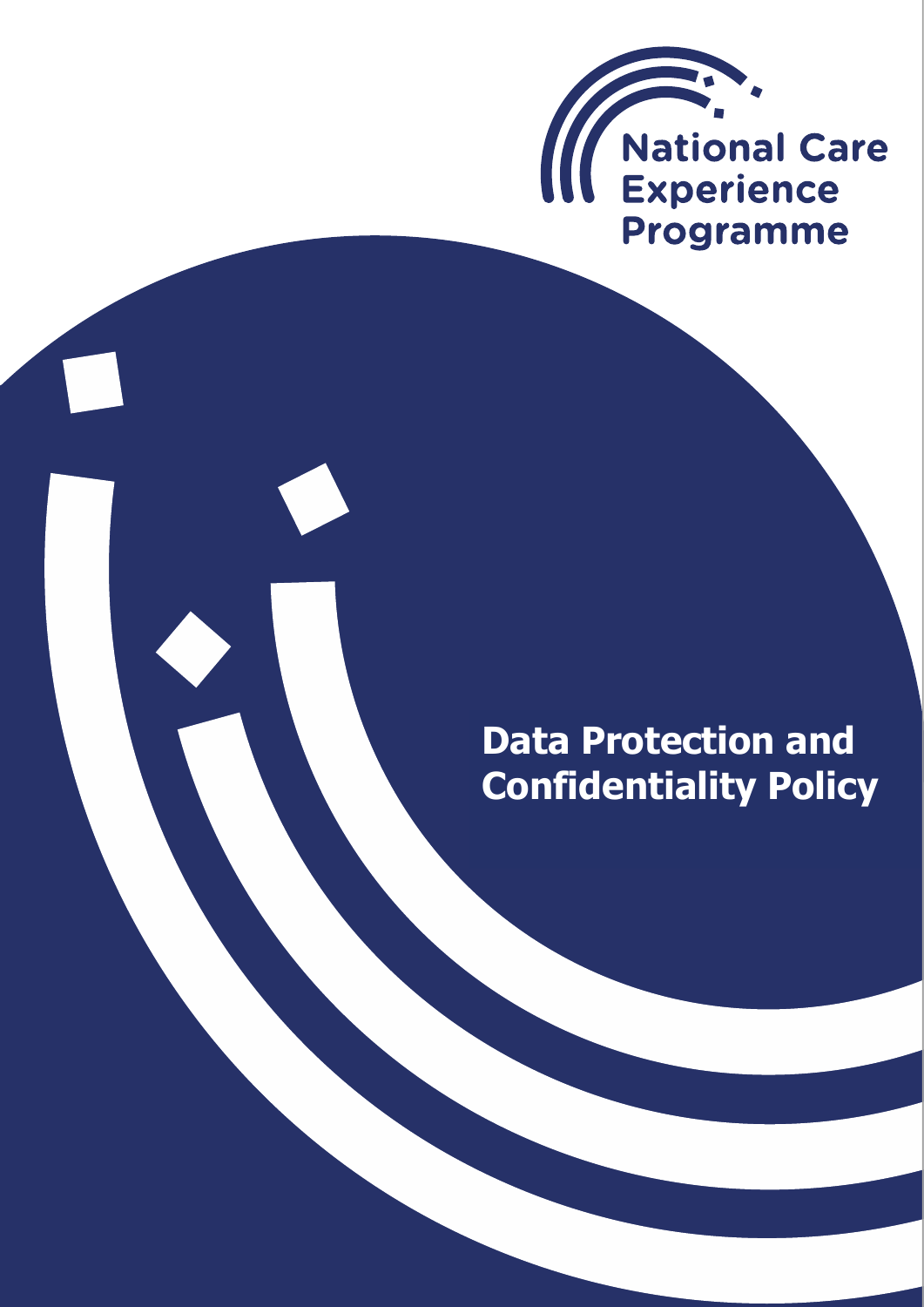

## **National Care Experience Programme**

# **Data Protection and Confidentiality Policy – Policy**

| <b>Reference No:</b>   | 04-002-POL1                                                         |
|------------------------|---------------------------------------------------------------------|
| <b>Revision No:</b>    | 3.0                                                                 |
| <b>Author:</b>         | National Care Experience Programme Team                             |
| <b>Approved by:</b>    | Rachel Flynn, Director of the National Care Experience<br>Programme |
| <b>Effective from:</b> | May 2022                                                            |
| <b>Review date:</b>    | April 2024                                                          |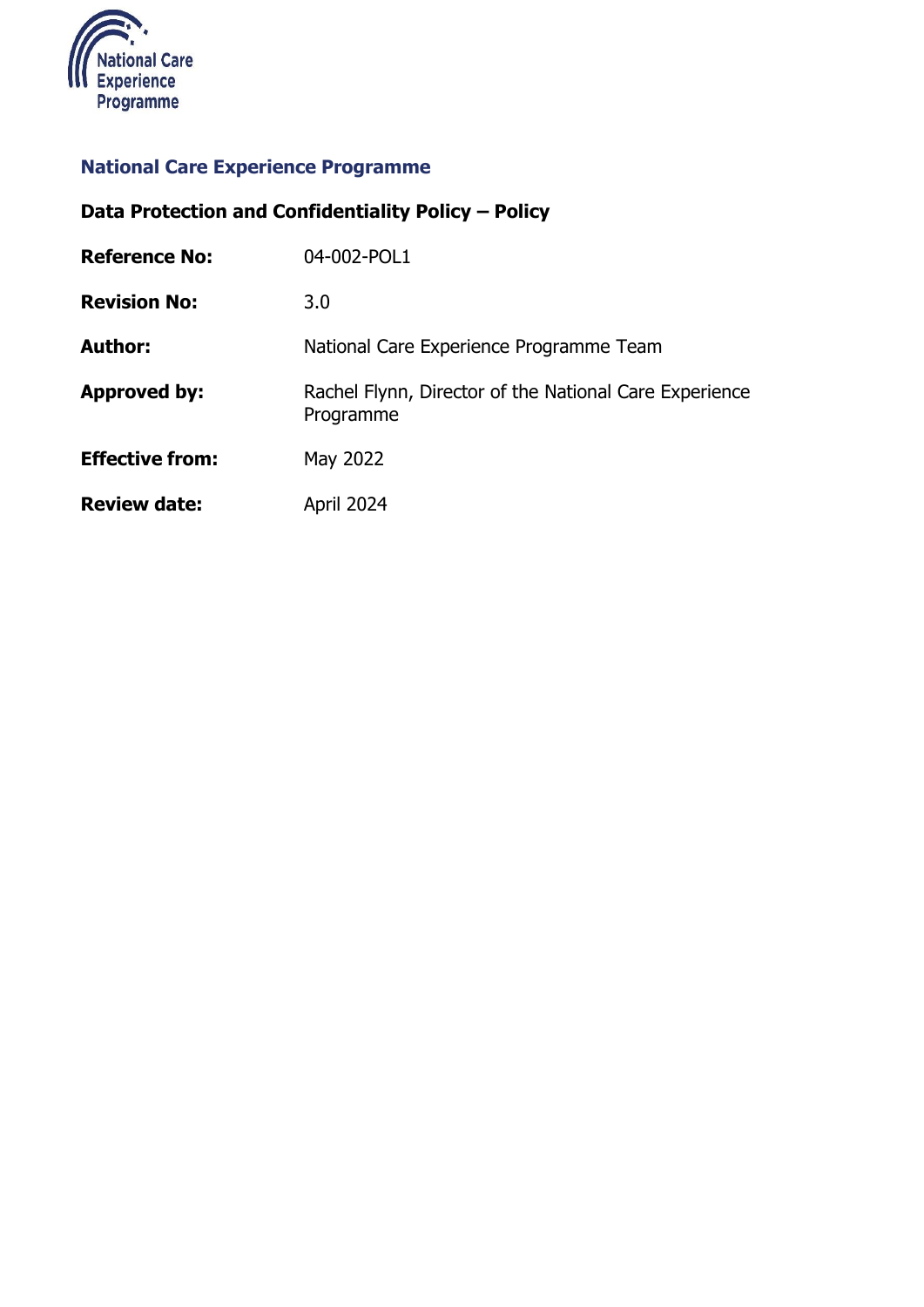

#### **About the National Care Experience Programme**

The National Care Experience Programme seeks to improve the quality of health and social care services in Ireland by asking people about their experiences of care and acting on their feedback. The National Care Experience Programme is a joint initiative by the Health Information and Quality Authority (HIQA), the Health Service Executive (HSE) and the Department of Health.

The National Care Experience Programme has a suite of surveys that capture the experiences of people using our services. The Programme implements the annual National Inpatient Experience Survey, the National Maternity Experience Survey and the National Nursing Home Experience Survey, and is currently developing the National Maternity Bereavement Experience Survey and the National End of Life Survey.

The surveys aim to learn from people's feedback about the care received in health and social care services to find out what is working well, and what needs to be improved. A National Care Experience Programme Survey Hub is available to provide support, guidance, information and resources to assist providers to develop, conduct and analyse their own surveys, and act upon the findings.

Find out more at [www.yourexperience.ie.](http://www.yourexperience.ie/)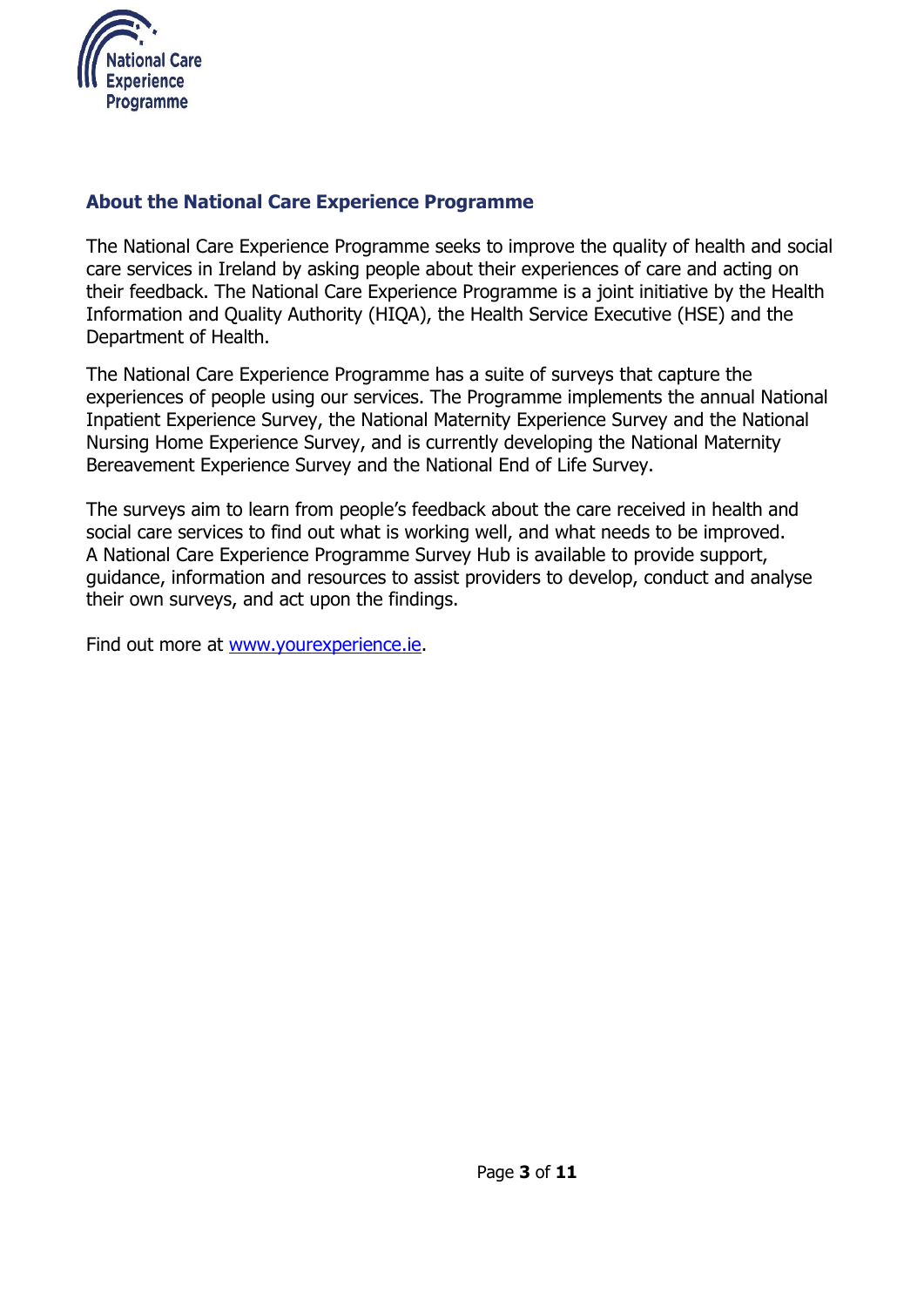

#### **1. Purpose of this policy**

The purpose of this policy is to outline how the National Care Experience Programme protects and safeguards the privacy rights of individuals whose data it processes.

#### **2. Policy statement**

The National Care Experience Programme processes personal, sensitive and special category data in accordance with data protection legislation. This includes the General Data Protection Regulation (GDPR) 2016, the Data Protection Acts 1988 to 2018 and the Data Sharing and Governance Act 2019.

#### **3. Scope**

This policy covers data processed as part of National Care Experience Programme surveys. The policy covers data held in electronic or paper format and preserved in the form of records.

This policy outlines the procedures the National Care Experience Programme have put in place to ensure the confidentiality of the data it processes.

#### Categories of data covered under this policy

Two categories of information are collected in the course of the National Care Experience Programme; contact datasets and survey responses.

The first type of data processed by the National Care Experience Programme are contact datasets, which contain the personal data of eligible survey participants. Contact datasets include names and contact details, which are processed to administer the survey and in addition other basic health information such as admission and discharge dates, which are processed to apply the eligibility criteria. A full list of the data collected for each survey can be found in the Statement of Purpose [here.](https://yourexperience.ie/about/information-governance/)

The second type of data processed by the National Care Experience Programme are survey responses, provided directly by survey participants.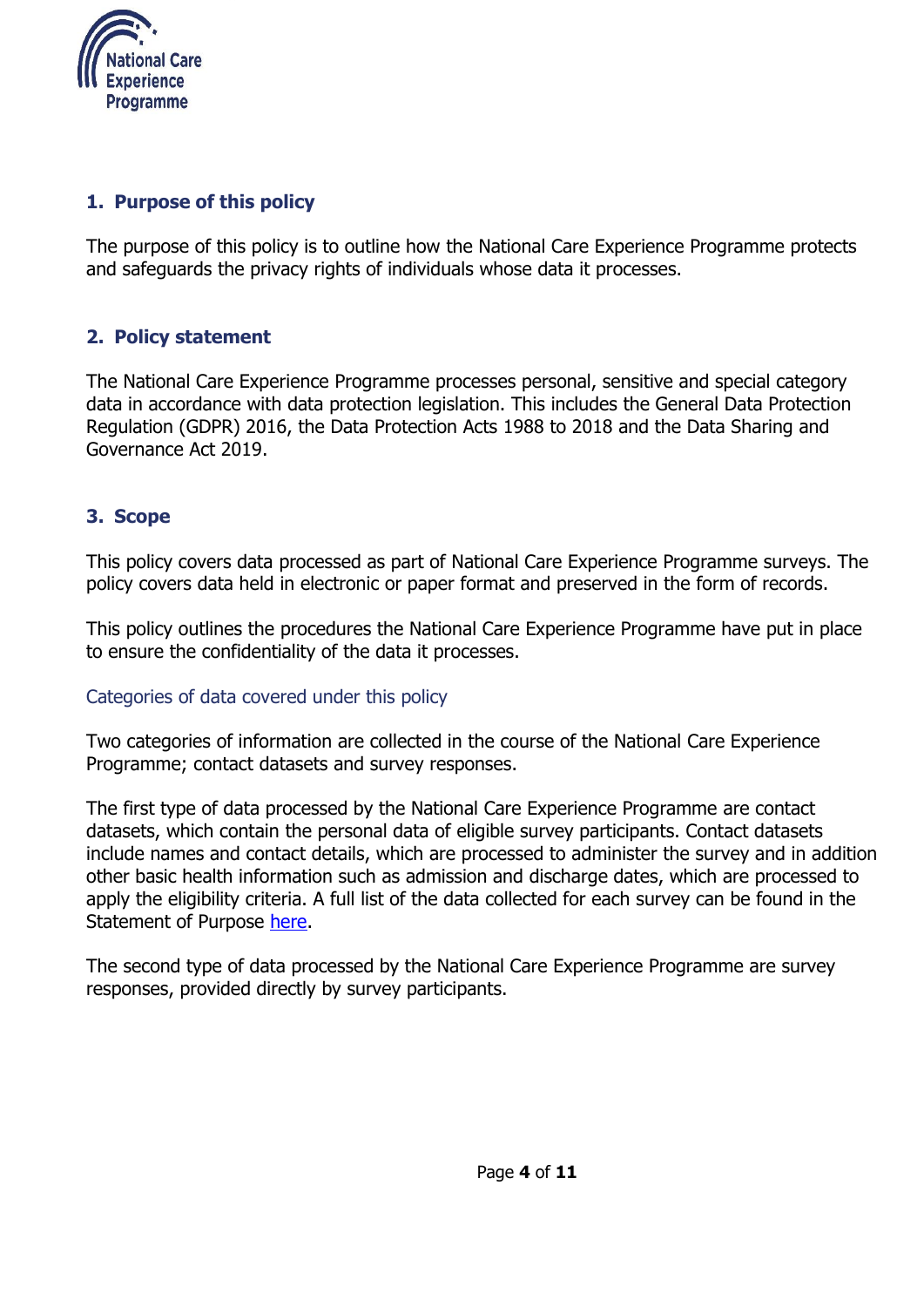

#### **4. Legal context**

HIQA as data controller has a remit under Article 8 (1) (g) of the Health Act 2007 'to operate such other schemes aimed at ensuring safety and quality in the provision of the services as the Authority considers appropriate'. Survey responses are used to inform quality improvements in healthcare, ensuring quality and safety in the provision of services.

The National Care Experience Programme has developed a comprehensive information governance framework to ensure that the privacy rights of all participants are upheld. The National Care Experience Programme complies with data protection legislation, including the GDPR. Under Article 6 (1) (e) of the GDPR and Section 38 of the Data Protection Act 2018, personal data can be collected and processed where necessary for the performance of a task carried out in the public interest. Article 9 (2) (i) of the GDPR and Section 53 of the Data Protection Act 2018 permit the processing of healthcare data, which are "special category data", in the public interest, which includes ensuring high standards of quality and safety in healthcare.

The National Care Experience Programme complies with the Data Sharing and Governance Act 2019, when receiving data for public bodies, such as public acute hospitals. Article 13 (2) (a) (ii) (V), (VI) and (VII) provide a legal basis to process data collected by the National Care Experience Programme for the purposes of service administration and supervision, facilitating the improvement of a service and evaluating a service.

The National Care Experience Programme is conducted in the public interest; the partner organisations of the programme have committed to using the results of surveys to inform quality improvements across health and social care, from policy and planning to service delivery. The collection of personal data is a necessary step to administer surveys that capture the experience of people using health and social care services.

Data collected by the National Care Experience Programme may be used for secondary analysis. A formal request can be made to gain access to anonymised survey responses, in line with the National Care Experience Programme Data Access Request Policy. The request must demonstrate that the secondary analysis of the data is in the public interest.

#### **5. Responsibilities under this policy**

HIQA acts in the capacity of the data controller for all of the data that it collects as part of the National Care Experience Programme. HIQA has contracted a data processor, Behaviour and Attitudes, which is responsible for administering surveys.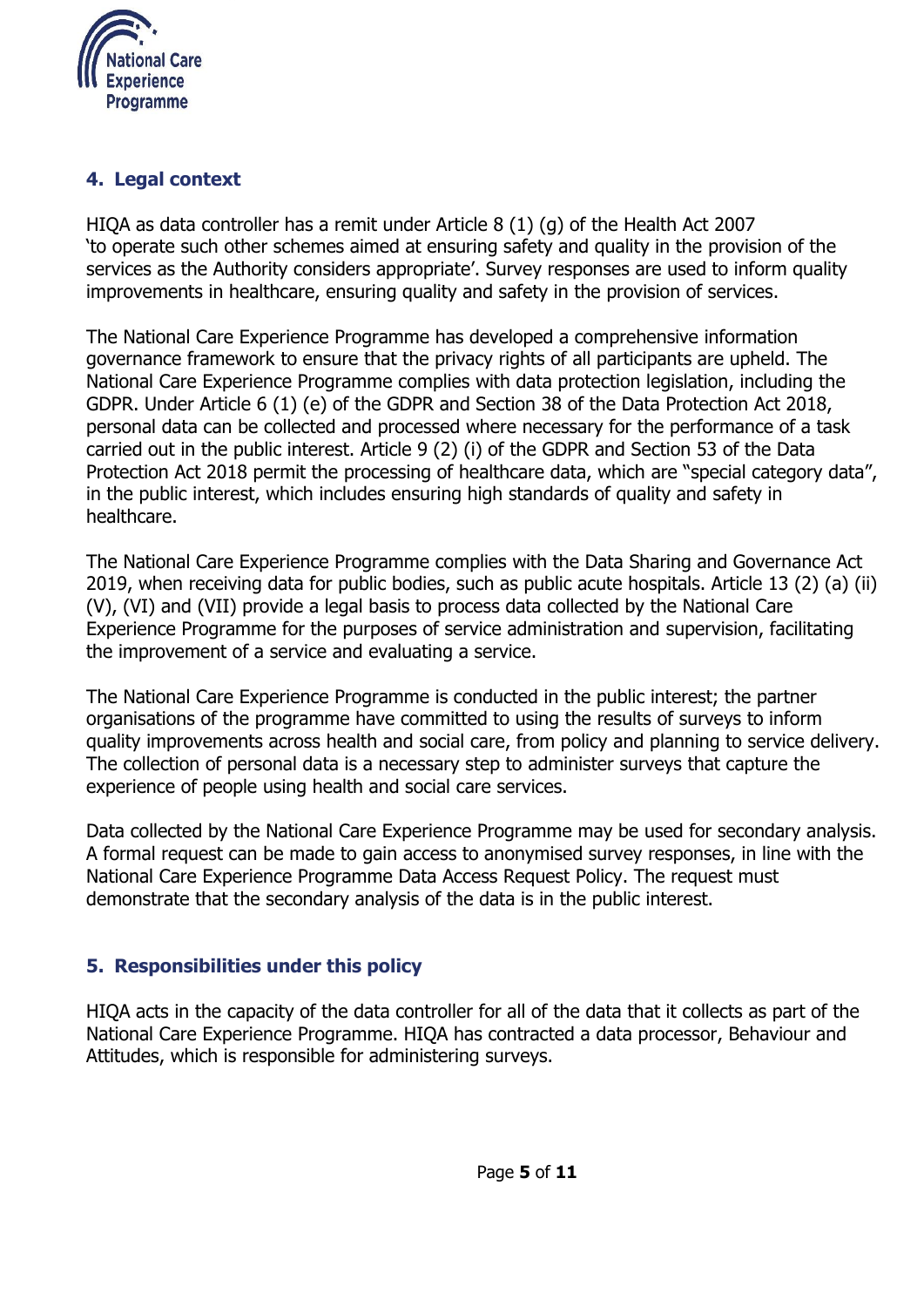

#### **6. Data Protection Principles**

Article 5 of the GDPR sets out seven data protection principles. These are:

- **EXPLOM** 1 awfulness, fairness and transparency
- **•** purpose limitation
- **data minimisation**
- **accuracy**
- **storage limitation**
- **EXECUTE:** integrity and confidentiality
- **accountability.**

Section 6.1 outlines how the National Care Experience Programme complies with the data protection principles.

#### 6.1 Data protection principles

- a) Data must be processed lawfully, fairly and transparently
- The National Care Experience Programme complies with data protection legislation, including the GDPR 2016, the Data Protection Acts 1988 — 2018 and the Data Governance and Sharing Act 2019.
- A data protection impact assessment (DPIA) is completed in advance of each survey, to firstly identify data privacy risks and then identify and implement controls to reduce risks and protect the confidentiality of data subjects. A summary of the DPIA is published on the National Care Experience Programme's website to enable survey participants to access information regarding how the data protection rights of individuals included as survey participants are considered and safeguarded. DPIA summaries can be found [here.](https://yourexperience.ie/about/information-governance/)
- Stakeholder engagement plans are developed and implemented for each survey to ensure that complete transparency is provided around the purpose of the survey and the eligibility criteria. This includes providing information about the survey in healthcare settings in the form of posters, frequently asked questions (FAQ) and other communication tools as well as directly providing eligible survey participants with information about the survey. An example of this is providing inpatients with an information pack about the National Inpatient Experience Survey on discharge from hospital during survey sample periods. The information pack contains a letter and an FAQ, which informs patients about the survey and provides them with the option to opt out.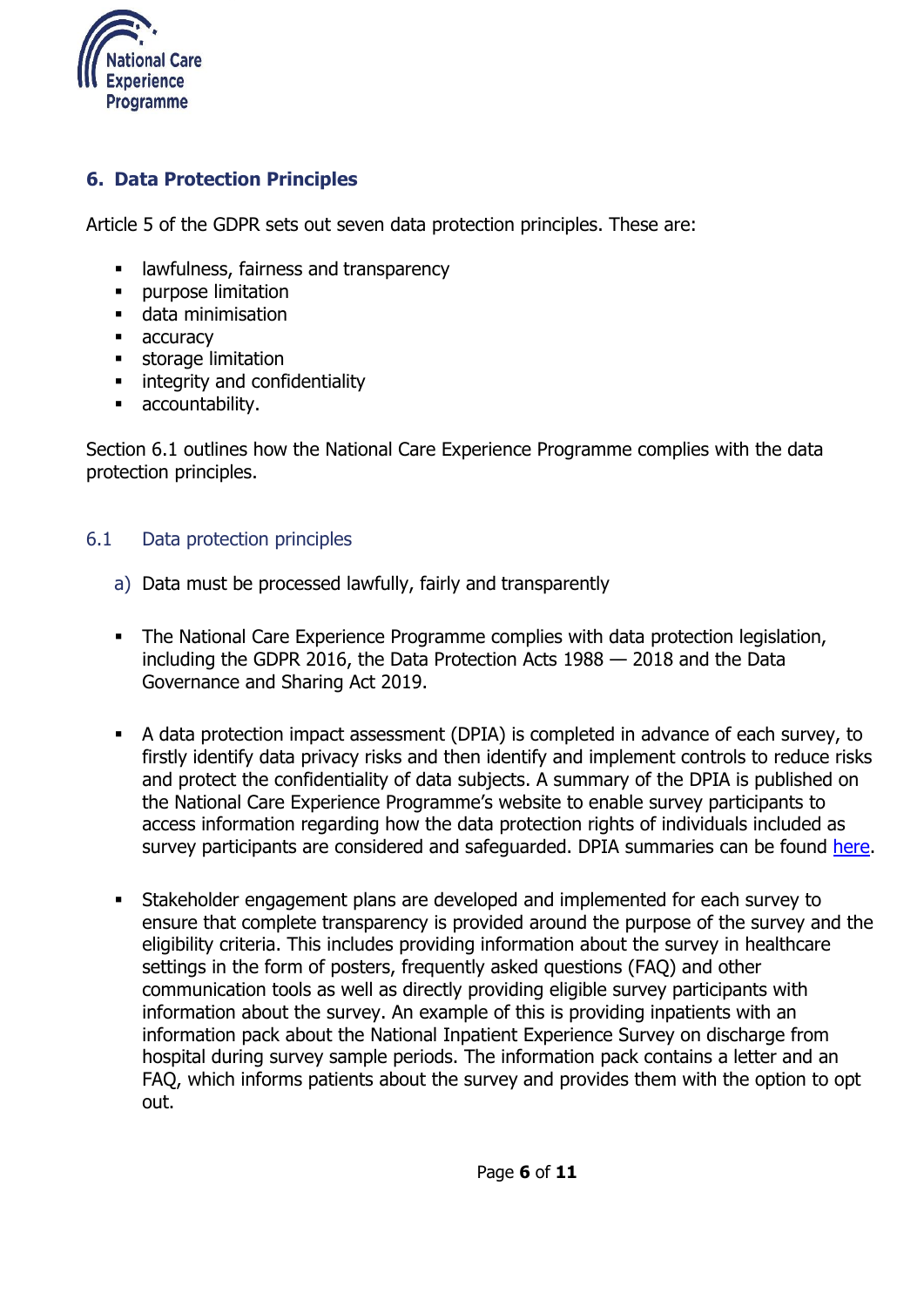

 $\overline{a}$ 

- Participation in National Care Experience Programme surveys is voluntary and eligible survey participants are provided with the option to opt out when informed about the survey and at any point during a live survey cycle.
- b) Purpose limitation: data must be collected for specified, explicit and legitimate purposes
- National Care Experience Programme data are collected for specified purposes and only used for those purposes.
	- o The contact datasets, which contain the names and contact details are processed to apply eligibility criteria and administer the survey – that is sending out surveys, organising interviews and managing survey responses.
	- o Survey responses are used to identify what works well in care and where improvements are needed.
	- o Survey responses may be made available for secondary analysis and research, once anonymised.
- c) Data minimisation: NCEP data are adequate, relevant and limited to what is necessary.
- To ensure that the National Care Experience Programme only collect the minimal amount of data necessary to carry out a survey, two steps are taken:
	- $\circ$  The contact datasets that contain the names, addresses and other data of eligible survey participants are reviewed by key stakeholders<sup>1</sup> to ensure that only data that are necessary and proportionate to the aims of the survey are processed. No additional or extraneous data are collected.
	- $\circ$  Survey questionnaires are reviewed by key stakeholders<sup>2</sup> to ensure that surveys only illicit responses that provide data that are proportionate to the aims of the survey and therefore fulfil its purpose, which is to identify what works well and what can be improved in care.

 $<sup>1</sup>$  Stakeholders involved in reviewing the contact datasets collected to administer the survey include the project team, the</sup> Data Protection Officer and the Director of the National Care Experience Programme.

<sup>&</sup>lt;sup>2</sup> Stakeholders involved in reviewing survey questionnaires include the project team, the Data Protection Officer, the Director of the National Care Experience Programme and the survey's main governance group, the programme board. The programme board provides direction on the development and implementation of surveys and includes representation from HIQA, the Department of Health, the HSE and groups that represent the interests of survey populations, such as patient advocacy groups.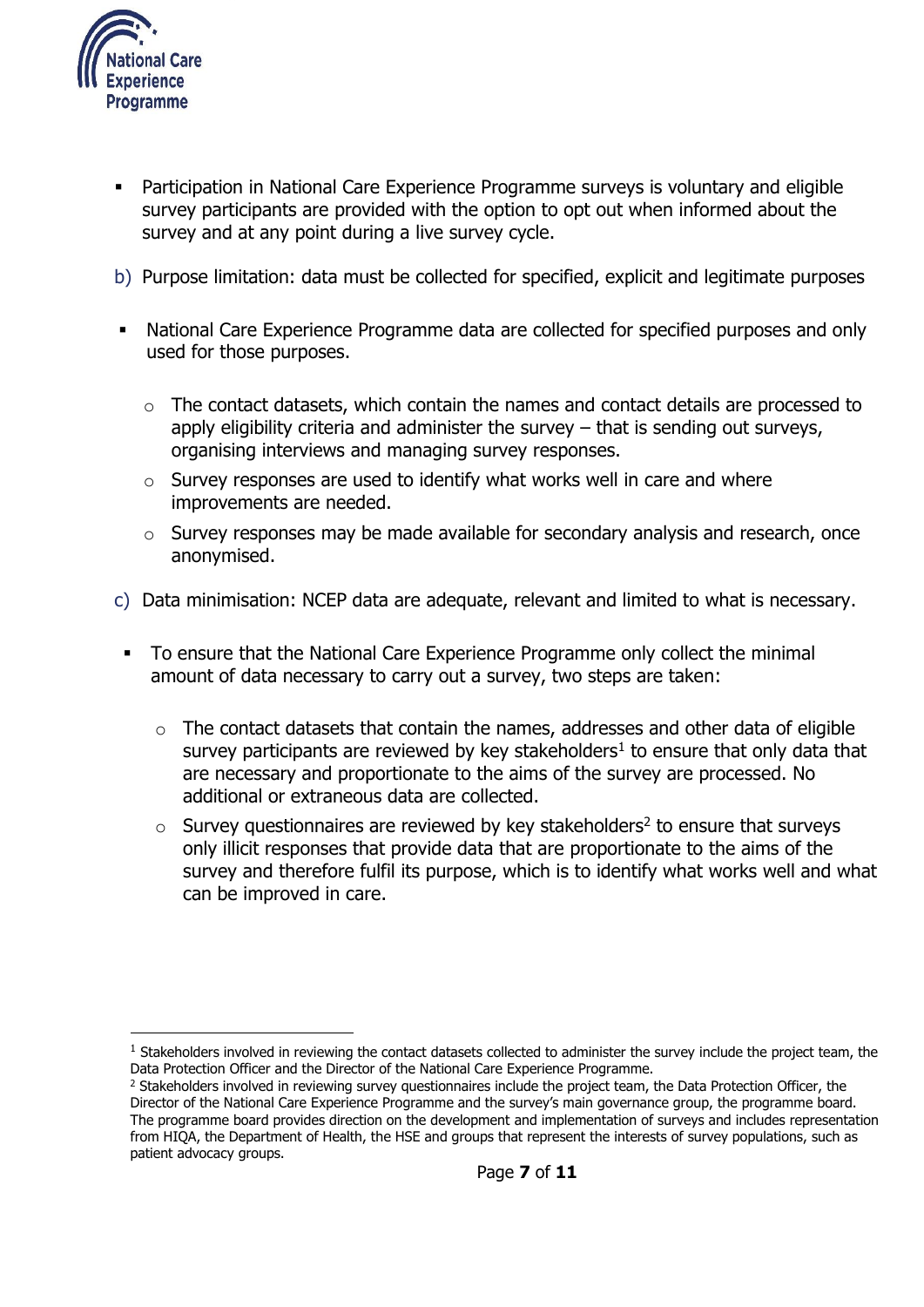

- d) Accuracy: NCEP data are accurate and, where necessary kept up to date.
- Contact datasets provided by service providers to carry out surveys are quality assured, to ensure that only eligible survey participants are included in the survey. Eligible survey participants who do not want to participate are opted out, upon request. Mortality checks are carried out to ensure that surveys are not sent to deceased individuals.
- Hard copy survey responses are audited against their online version to ensure that survey responses returned by post are transcribed accurately.
- e) Storage limitation: NCEP data are kept in a form which permits identification of data subjects for no longer than is necessary for the purposes for which the personal data are processed.
- National Care Experience Programme data are pseudonymised the National Care Experience Programme contact datasets used to administer surveys are stored separately to survey responses and the data in both files are not matched. A survey code is assigned to each survey participant to manage responses and avoid matching survey participants' personal information with their responses.
- Survey responses are anonymised  $-$  survey responses are anonymised to protect the identity of survey participants and ensure confidentiality. Information that may identify an individual, including survey participants, their friends or family and healthcare staff are removed from survey responses, to ensure confidentiality and protect their identity.
- Shortly after the last surveys have been returned to the data processor by survey participants, contact datasets and the original un-anonymised survey responses are destroyed. HIQA, as data controller, oversees the destruction of this data.
- f) Integrity and confidentiality: NCEP data are processed in a manner that ensures appropriate security of the personal data

National Care Experience Programme data are:

- **transferred securely using secure file sharing software. Data is never shared by** email
- **EXECUTED EXECUTED** encrypted while in transfer and at rest
- **•** password protected. All passwords used to access survey data must be stored securely and cannot be saved to web browsers. Audit logging and account lockout is enforced on devices used to access National Care Experience Programme data, via local security settings on servers and firewalls, to restrict unauthorised and or nefarious access to National Care Experience Programme data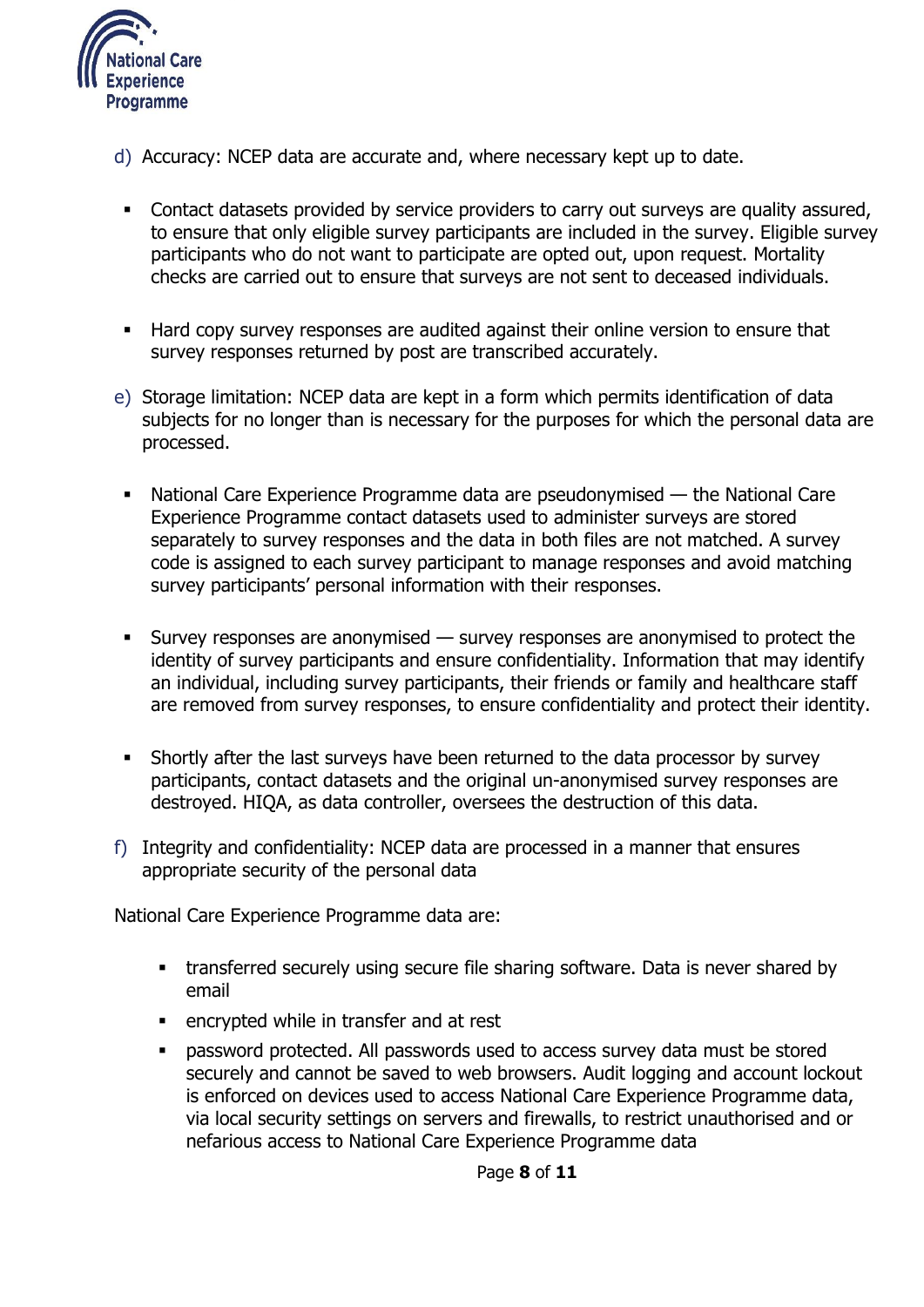

- stored securely within the European Union. Online survey and interview responses are directly uploaded to the National Care Experience Programme Dashboard to a secure, password protected dashboard. Hard copy survey responses and all other hard copy data are stored under lock and key by the managed service
- accessed on devices that are protected by anti-virus software
- subject to restricted access. The National Care Experience Programme has an access control policy. Access to data is limited to the minimum amount of people necessary to administer the survey and manage survey responses
- subject to the National Care Experience Programme Data Breach Management Procedure. All suspected data breaches must be reported to the Data Protection Officer in HIQA
- are destroyed once they have served their purpose. The Data Retention and Destruction Schedule can be found [here.](https://yourexperience.ie/about/information-governance/)
- g) Accountability: a data controller must be able to demonstrate compliance with the aforementioned principles.
	- HIQA as the data controller has a contract in place with its data processor to ensure that data processing activities comply with data protection legislation. In addition, HIQA has oversight of any contracts in place between its data processor and any sub-processors.
	- HIQA ensures that data sharing agreements are put in place between it and any entity it shares data with, such as hospitals, hospital groups and other healthcare settings in line with any legal requirements including the GDPR, Data Protection Acts 1988 – 2018 and the Data Sharing and Governance Act 2019.
	- HIQA carries out a DPIA in advance of each survey to identify risks and put controls in place to reduce those risks. DPIAs are updated in advance of future iterations of a survey and a summary of the DPIA is published on the National Care Experience Programme website.
	- HIQA has developed an Information Governance Framework, which consists of policies, processes and procedures. All staff involved in processing data, in HIQA and any data processor, are provided with training on this policy.
	- HIQA carries out audits of its processes to ensure compliance with data protection legislation.

#### **7. Review**

This policy will be reviewed every three years or alternatively in light of any legislative or other relevant programme requirements.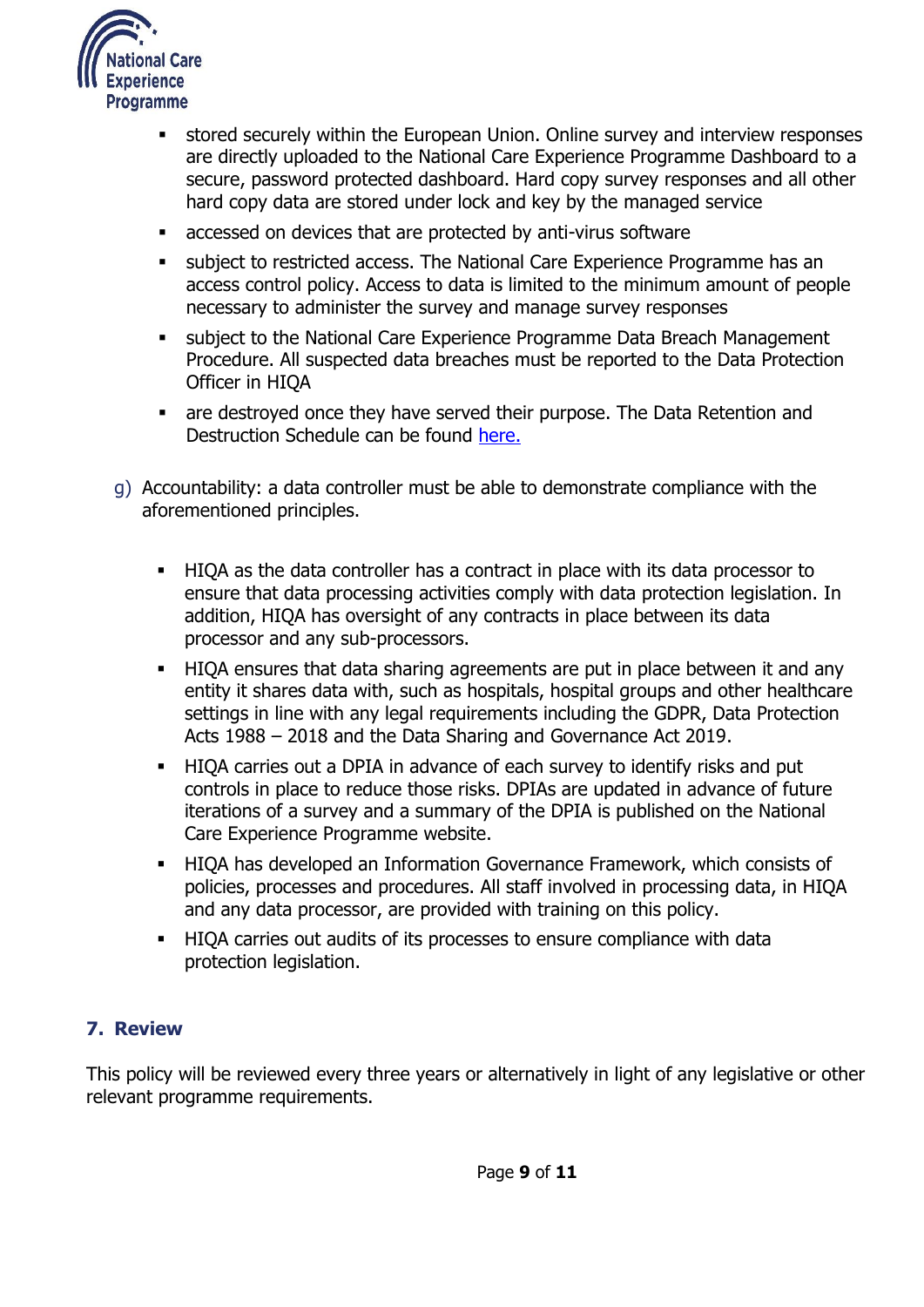

#### **8. Revision History**

| <b>Number</b> | <b>Effective date</b> | <b>Reason for update</b>                                               |
|---------------|-----------------------|------------------------------------------------------------------------|
| 1.0           | 1 August 2019         | Original document release                                              |
| 2.0           | <b>6 August 2021</b>  | Review in advance of<br>National Inpatient<br><b>Experience Survey</b> |
| 3.0           | May 2022              | Periodic review                                                        |

## **9. Individuals with responsibilities under this policy**

| Director (HIQA)                          | Data Protection Officer (HIQA)                  |
|------------------------------------------|-------------------------------------------------|
| Rachel Flynn                             |                                                 |
| <b>Director</b>                          | Data Protection Officer                         |
| National Care Experience Programme       | <b>Health Information and Quality Authority</b> |
| Health Information and Quality Authority | Unit 1301, City Gate, Mahon, Cork               |
| Unit 1301, City Gate, Mahon, Cork,       | <b>T12 Y2XT</b>                                 |
| <b>T12 Y2XT</b>                          |                                                 |
| 087 922 1938                             |                                                 |
| rflynn@higa.ie                           | dpo@higa.ie                                     |
|                                          |                                                 |
|                                          |                                                 |
| Senior Programme Manager (HIQA)          | Project Director (Behaviour and Attitudes)      |
| <b>Tracy O'Carroll</b>                   | Clare Kavanagh                                  |
| Senior Programme Manager                 | <b>Project Director</b>                         |
| National Care Experience Programme       | <b>Behaviour and Attitudes</b>                  |
| Health Information and Quality Authority | Milltown House                                  |
| Georges Court, Georges Lane, Dublin 7    | Milltown, Dublin 6                              |
| <b>D07 E98Y</b>                          | D06 Y822                                        |
|                                          |                                                 |
| 0873666778                               | 01 2057500                                      |
| tocarroll@higa.ie                        | clare@banda.ie                                  |